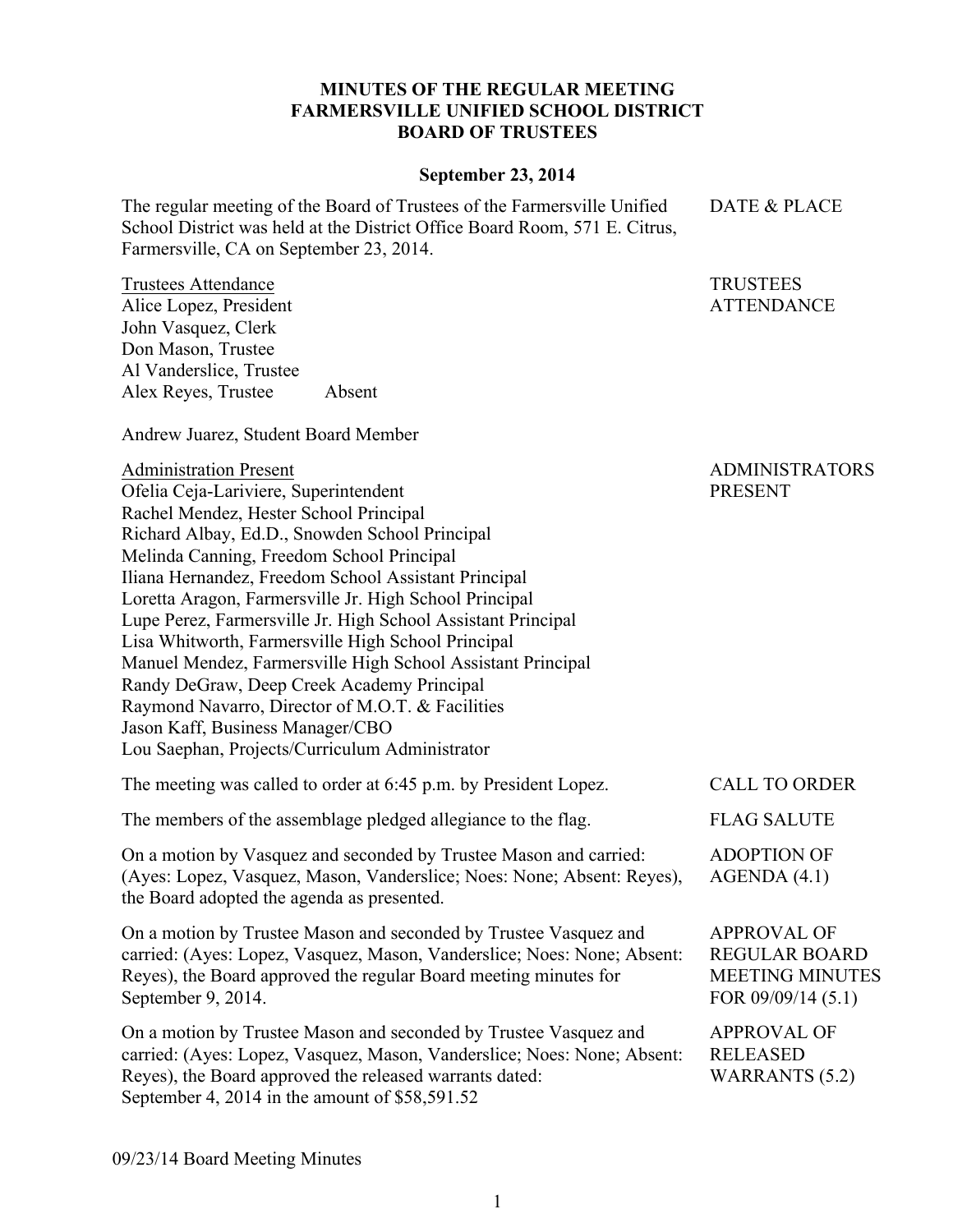| On a motion by Trustee Vasquez and seconded by Trustee Mason and<br>carried: (Ayes: Lopez, Vasquez, Mason, Vanderslice; Noes: None; Absent:<br>Reyes), the Board approved the ACSA Personnel Academy in Selma, CA.                                                                  | <b>APPROVAL OF</b><br><b>PERSONNEL</b><br>ACADEMY(5.3)                                                                                  |
|-------------------------------------------------------------------------------------------------------------------------------------------------------------------------------------------------------------------------------------------------------------------------------------|-----------------------------------------------------------------------------------------------------------------------------------------|
| Andrew Juarez, Student Board Member, made an oral report to the Board<br>regarding FHS activities.                                                                                                                                                                                  | <b>AWARDS/</b><br><b>PRESENTATIONS</b><br>(6.1)                                                                                         |
| Maria Carbajal, PTO President, introduced the PTO Officers.                                                                                                                                                                                                                         | PUBLIC COMMENTS<br>(8.0)                                                                                                                |
| On a motion by Trustee Mason and seconded by Trustee Vasquez and<br>carried: (Ayes: Lopez, Vasquez, Mason, Vanderslice; Noes: None; Absent:<br>Reyes), the Board approved the Signature Revision to FJHS ASB account:<br>Remove James Pollard; Add Chris Sanchez.                   | <b>APPROVAL OF</b><br><b>SIGNATURE</b><br><b>REVISION TO FJHS</b><br>ASB ACCOUNT (10.1)                                                 |
| On a motion by Trustee Vasquez and seconded by Trustee Mason and<br>carried: (Ayes: Lopez, Vasquez, Mason, Vanderslice; Noes: None; Absent:<br>Reyes), the Board approved the FHS ASB Club/Class Fundraisers.                                                                       | <b>APPROVAL OF FHS</b><br><b>ASB CLUB/CLASS</b><br><b>FUNDRAISERS (11.1)</b>                                                            |
| On a motion by Trustee Mason and seconded by Trustee Vasquez and<br>carried: (Ayes: Lopez, Vasquez, Mason, Vanderslice; Noes: None; Absent:<br>Reyes), the Board accepted the donation from John Self:<br>Nature: Amazing Places - Africa 6 pk. Compact Disc set for classroom use. | <b>ACCEPTANCE OF</b><br><b>DONATION FROM</b><br><b>JOHN SELF (12.1)</b>                                                                 |
| On a motion by Trustee Mason and seconded by Trustee Vasquez and<br>carried: (Ayes: Lopez, Vasquez, Mason, Vanderslice; Noes: None; Absent:<br>Reyes), the Board approved the ratification of Superintendent's Academy in<br>Fresno, CA.                                            | <b>RATIFICATION OF</b><br><b>SUPERINTENDENT</b><br>ACADEMY (12.2)                                                                       |
| The Board reviewed the Public Notice of the Farmersville Teacher's<br>Association (FTA) Initial Proposal to the District.                                                                                                                                                           | <b>PUBLIC NOTICE OF</b><br><b>FTA INITIAL</b><br>PROPOSAL TO<br>DISTRICT (13.2)                                                         |
| The Board reviewed the Public Notice of the District's Initial Proposal to<br>the Farmersville Teacher's Association (FTA).                                                                                                                                                         | PUBLIC NOTICE<br><b>DISTRICT'S INITIAL</b><br>PROPOSAL TO FTA<br>(13.3)                                                                 |
| On a motion by Trustee Mason and seconded by Trustee Vasquez and<br>carried: (Ayes: Lopez, Vasquez, Mason, Vanderslice; Noes: None; Absent:<br>Reyes), the Board approved the job description and salary schedule for Site<br>Computer Technician.                                  | <b>APPROVAL OF JOB</b><br><b>DESCRIPTION &amp;</b><br><b>SALARY SCHEDULE</b><br><b>FOR SITE</b><br><b>COMPUTER</b><br>TECHNICIAN (13.4) |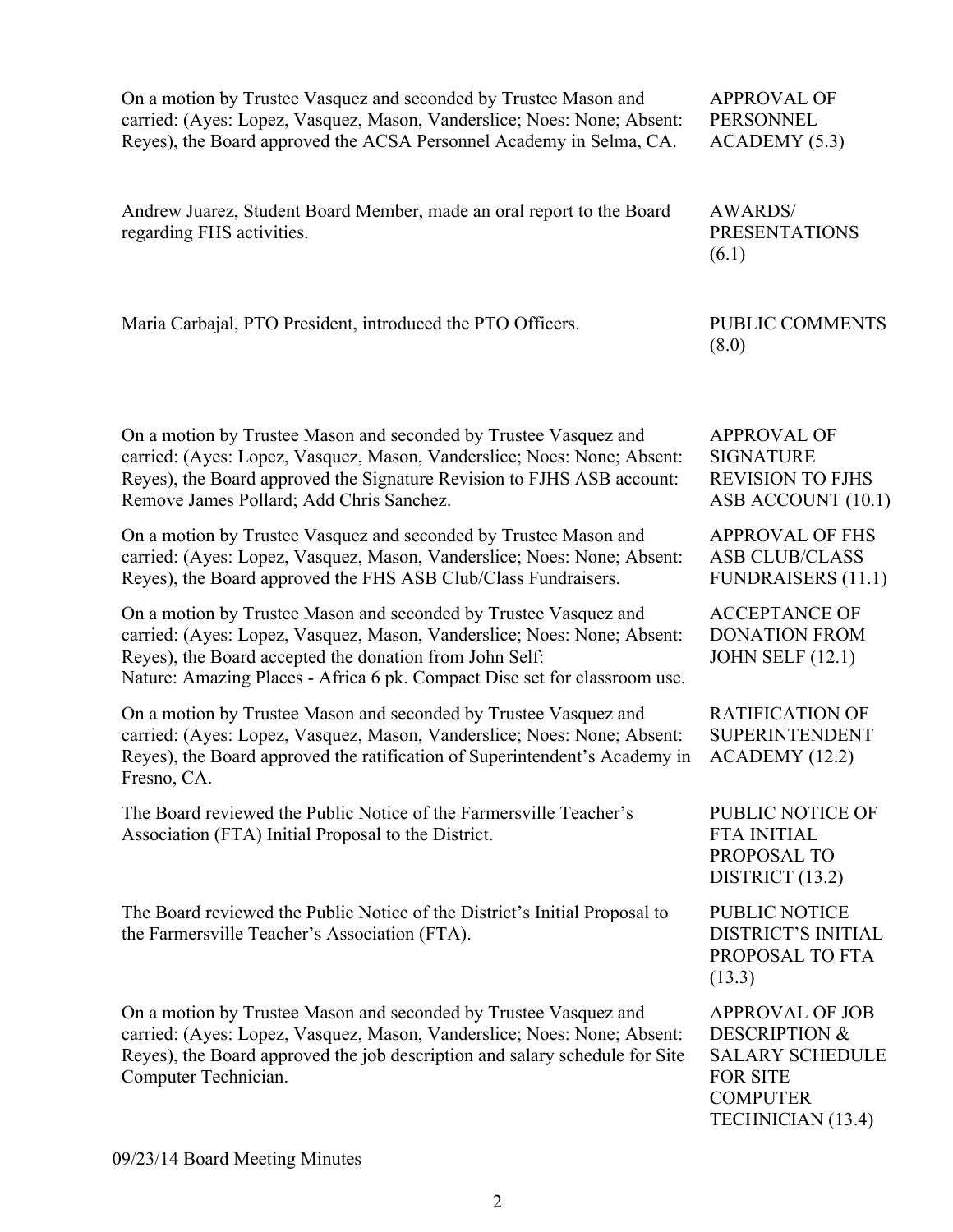Consideration was given to items that the Governing Board wished to have placed on the agenda for the next meeting. Student Board Member Juarez requested the food at FHS from outside sources be placed on the next agenda.

On a motion by Trustee Mason and seconded by Trustee Vasquez and carried: (Ayes: Lopez, Vasquez, Mason, Vanderslice; Noes: None; Absent: Reyes), the Board approved Budget Revision #1.

On a motion by Trustee Vasquez and seconded by Trustee Mason and carried: (Ayes: Lopez, Vasquez, Mason, Vanderslice; Noes: None; Absent: Reyes), the Board approved the Signature Revision to FUSD Petty Cash, Cash Clearing and Cafeteria Cash Clearing Bank Accounts: Remove Luis Castellanoz; Add Ofelia Ceja-Lariviere.

0n a motion by Trustee Mason and seconded by Trustee Vasquez and carried: (Ayes: Lopez, Vasquez, Mason, Vanderslice; Noes: None; Absent: Reyes), the Board approved the agreement with Tulare County Superintendent of Schools for County Operated Community Day Classes.

On a motion by Trustee Mason and seconded by Trustee Vasquez and carried: (Ayes: Lopez, Vasquez, Mason, Vanderslice; Noes: None; Absent: Reyes), the Board approved the agreement with Tulare County Superintendent of Schools for County Operated Special Day Classes.

The Board reviewed the Quarterly Investment Report 06/30/14. QUARTERLY

On a motion by Trustee Mason and seconded by Trustee Vasquez and carried: (Ayes: Lopez, Vasquez, Mason, Vanderslice; Noes: None; Absent: Reyes), the Board approved having Isom Investors file Prior Years Continuous Disclosure Findings.

The Board reviewed the Bus Safety Compliance Report. BUS SAFETY

Future regular board meetings will be held on October 14, 2014 and October 28, 2014.

CONSIDERATION OF ITEMS FOR NEXT MEETING (14.1)

APPROVAL OF BUDGET REVISION #1 (15.1)

APPROVAL OF SIGNATURE REVISION TO FUSD PETTY CASH, CASH CLEARING AND CAFETERIA CASH CLEARING BANK ACCOUNTS (15.2)

APPROVAL OF AGREEMENT FOR COUNTY OPERATED COMMUNITY DAY CLASSES (15.3)

APPROVAL OF AGREEMENT FOR COUNTY OPERATED SPECIAL DAY CLASSES (15.4)

INVESTMENT REPORT 06/30/14 REVIEWED (15.5)

APPROVAL TO HAVE ISOM INVESTORS FILE PRIOR YEARS **CONTINUOUS** DISCLOSURE FILINGS (15.6)

**COMPLIANCE** REPORT REVIEWED (16.1)

FUTURE MEETING DATES (17.1)

09/23/14 Board Meeting Minutes